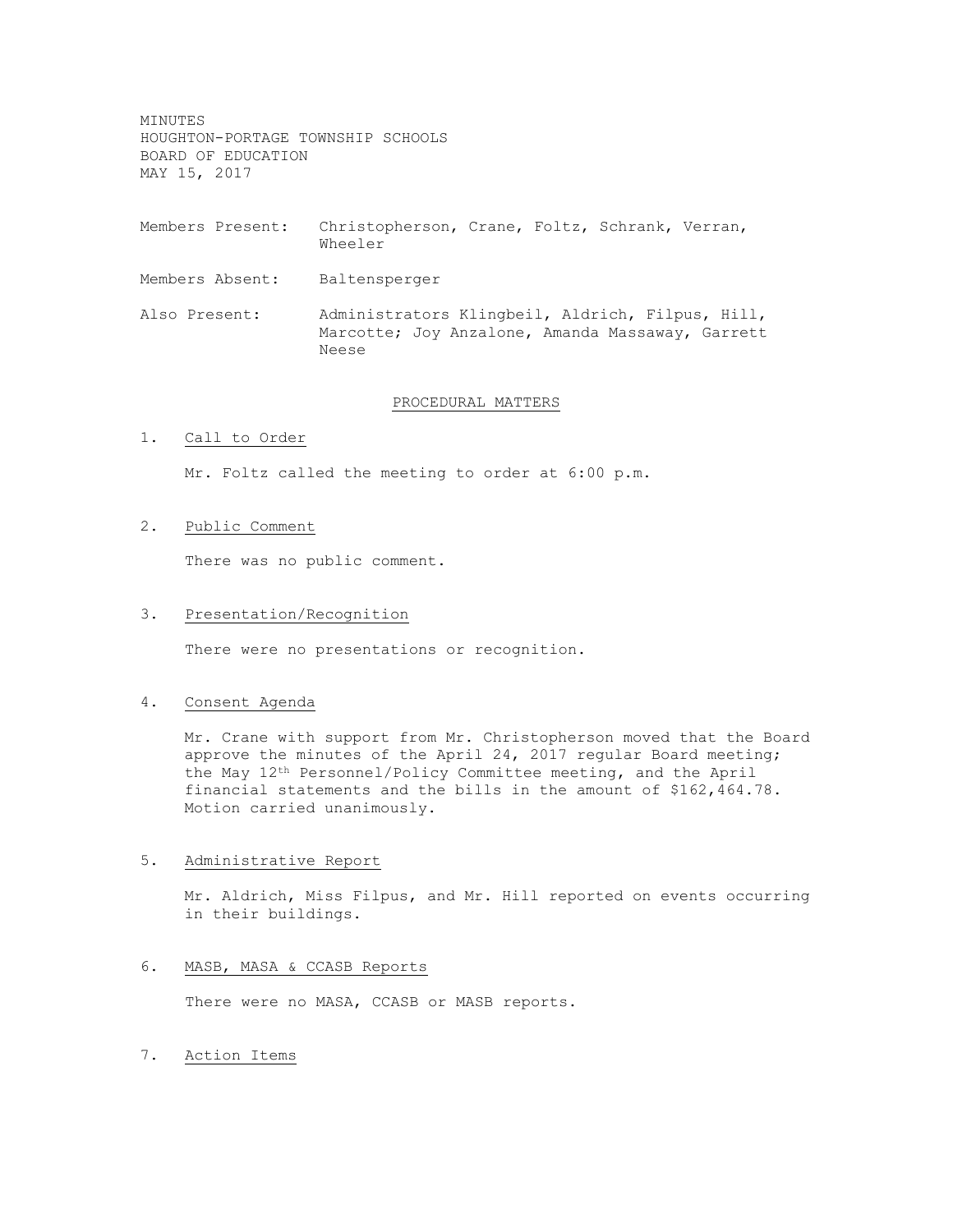- 1) Resolution to Approve Proposed CCISD Budget Mrs. Verran with support from Ms. Schrank moved that the Board approve the proposed CCISD 2017-2018 budget. Motion carried unanimously.
- 2) Resolution Designating CCISD Election Representatives Mr. Crane with support from Ms. Schrank moved that the Board designate Mr. Foltz as CCISD election representative and Crystal Verran as alternate. Motion carried unanimously.
- 3) Resolution to Hold Public Hearing on 2017-2018 Budget June 19, 2017 at 5:45 p.m. – Mr. Crane with support from Ms. Schrank moved that the Board schedule a public hearing to present the 2017-2018 budget on Monday, June 19, 2017, at 5:45 p.m. Motion carried unanimously.
- 4) Resolution Authorizing Issuance and Sale of 2017 School Building and Site Bonds – Mrs. Verran with support from Mr. Christopherson moved that the Board approve a resolution authorizing issuance and sale of 2017 school building and site bonds. Motion carried unanimously.

### 8. Discussion Items

- 1) 2017 NEOLA Policy Updates Mrs. Klingbeil provided the Board with the 2017 policy updates for the first reading. The updates will be voted on at the June 2017 meeting.
- 2) Commencement Exercise Mr. Aldrich led a discussion on the 2017 Commencement Exercise scheduled for Friday, May 26, at 7:00 p.m.
- 3) Bond Referendum Mrs. Klingbeil led a discussion on the bond referendum.
- 4) Capital Projects Mrs. Klingbeil led a discussion regarding other capital projects, including the middle school gym.
- 5) Maintenance Vehicle Purchase Mrs. Klingbeil led a discussion on the purchasing of a vehicle for use by maintenance personnel. Mr. Wheeler with support from Mr. Christopherson moved that the Board approve the purchase of a truck in the amount of \$27,000 for use by maintenance personnel. Motion carried unanimously.

## 9. Other Concerns or Public Comment

Amanda Massaway inquired about how the bond project will be monitored to ensure all items are executed as expected. A brief discussion followed.

## 10. Adjournment

There being no further business, Mr. Crane with support from Mr. Christopherson moved that the meeting be adjourned. Mr. Foltz adjourned the meeting at 6:39 p.m.